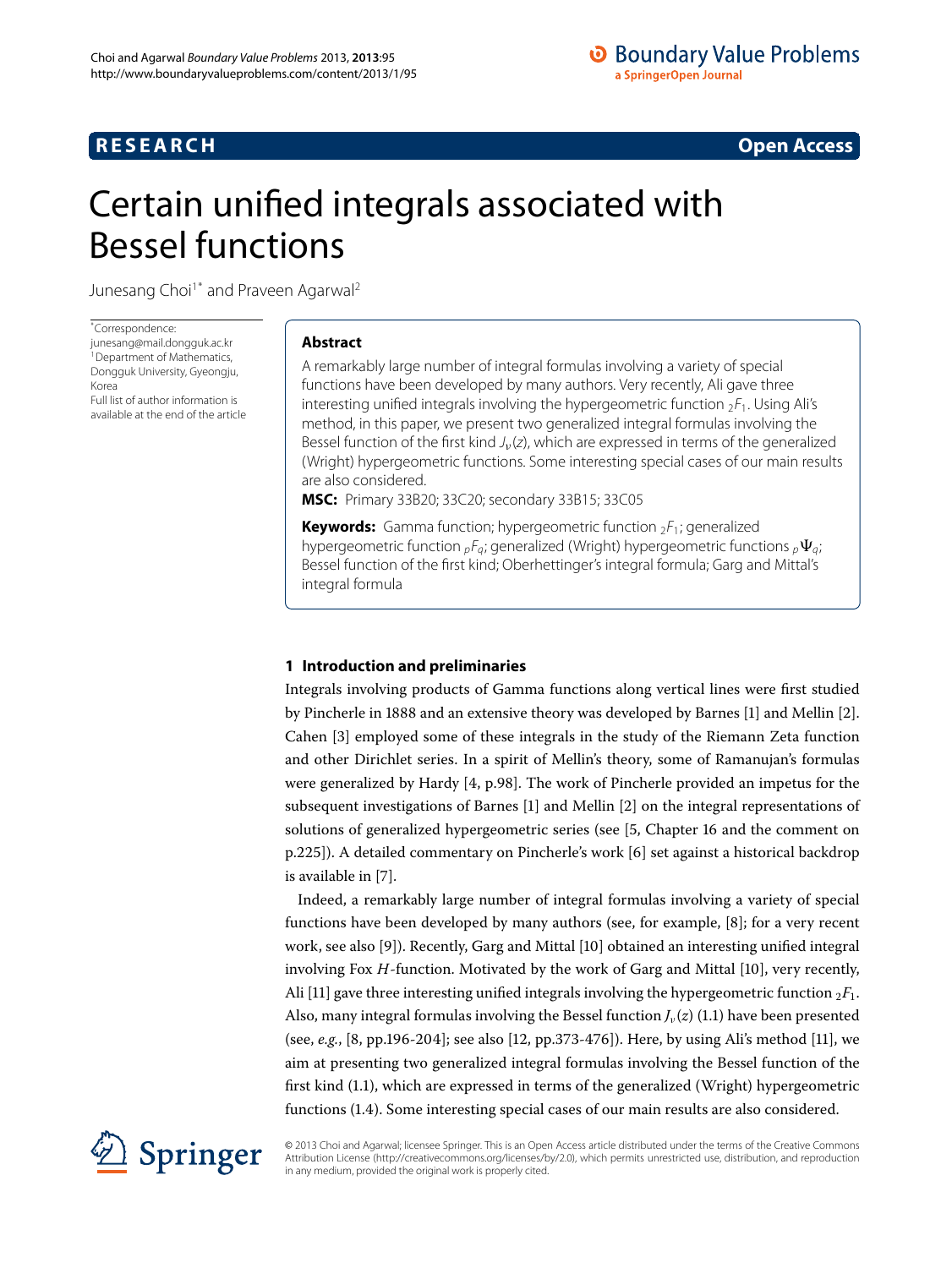For our purpose, we begin by recalling some known functions and earlier works. The Bessel function of the first kind *J<sub>v</sub>*(*z*) is defined for  $z \in \mathbb{C} \setminus \{0\}$  and  $\nu \in \mathbb{C}$  with  $\Re(\nu) > -1$  by the following series (see[,](#page-8-11) *e.g.*, [13, p.217, Entry 10.2.2] and [12, p.40, Eq. (8)]):

<span id="page-1-3"></span><span id="page-1-0"></span>
$$
J_{\nu}(z) = \sum_{k=0}^{\infty} \frac{(-1)^k (\frac{z}{2})^{\nu+2k}}{k!\Gamma(\nu+k+1)} = \frac{(z/2)^{\nu}}{\Gamma(1+\nu)} {}_0F_1\left(\longrightarrow; 1+\nu; -\frac{z^2}{4}\right),\tag{1.1}
$$

where  ${}_0F_1$  is a confluent hypergeometric series of  ${}_pF_q$  in (1.5), C denotes the set of complex numbers and  $\Gamma(z)$  is the familiar Gamma function (see [14[,](#page-8-13) Section 1.1]).

An interesting further generalization of the generalized hypergeometric series  ${}_{p}F_{q}$  (1[.](#page-1-2)5) is due to Fox  $[15]$  $[15]$  and Wright  $[16-18]$  who studied the asymptotic expansion of the gener-alized (Wright) hypergeometric function defined by (see [19[,](#page-8-17) p.21]; see also [20])

$$
{}_{p}\Psi_{q}\left[\begin{array}{c}(\alpha_{1},A_{1}),\ldots,(\alpha_{p},A_{p});\\(\beta_{1},B_{1}),\ldots,(\beta_{q},B_{q});\end{array}z\right]=\sum_{k=0}^{\infty}\frac{\prod_{j=1}^{p}\Gamma(\alpha_{j}+A_{j}k)}{\prod_{j=1}^{q}\Gamma(\beta_{j}+B_{j}k)}\frac{z^{k}}{k!},\tag{1.2}
$$

where the coefficients  $A_1, \ldots, A_p$  and  $B_1, \ldots, B_q$  are positive real numbers such that

<span id="page-1-1"></span>
$$
1 + \sum_{j=1}^{q} B_j - \sum_{j=1}^{p} A_j \ge 0.
$$
\n(1.3)

<span id="page-1-2"></span>A special case of  $(1.2)$  $(1.2)$  $(1.2)$  is

$$
{}_{p}\Psi_{q}\left[\begin{array}{c}(\alpha_{1},1),\ldots,(\alpha_{p},1);\\(\beta_{1},1),\ldots,(\beta_{q},1);\\\end{array}z\right]=\frac{\prod_{j=1}^{p}\Gamma(\alpha_{j})}{\prod_{j=1}^{q}\Gamma(\beta_{j})}{}_{p}F_{q}\left[\begin{array}{c}\alpha_{1},\ldots,\alpha_{p};\\ \beta_{1},\ldots,\beta_{q};\\\end{array}z\right],\tag{1.4}
$$

<span id="page-1-5"></span>where  ${}_{p}F_{q}$  is the *generalized hypergeometric series* defined by (see [14[,](#page-8-13) Section 1.5])

$$
{}_{p}F_{q}\left[\begin{array}{c} \alpha_{1},\ldots,\alpha_{p};\\ \beta_{1},\ldots,\beta_{q}; \end{array}z\right] = \sum_{n=0}^{\infty} \frac{(\alpha_{1})_{n}\cdots(\alpha_{p})_{n}}{(\beta_{1})_{n}\cdots(\beta_{q})_{n}} \frac{z^{n}}{n!}
$$

$$
= {}_{p}F_{q}(\alpha_{1},\ldots,\alpha_{p};\beta_{1},\ldots,\beta_{q};z), \qquad (1.5)
$$

where  $(\lambda)_n$  is the Pochhammer symbol defined (for  $\lambda \in \mathbb{C}$ ) by (see [14[,](#page-8-13) p.2 and pp.4-6]):

<span id="page-1-4"></span>
$$
(\lambda)_n := \begin{cases} 1 & (n = 0), \\ \lambda(\lambda + 1) \cdots (\lambda + n - 1) & (n \in \mathbb{N} := \{1, 2, 3, \ldots\}) \end{cases}
$$

$$
= \frac{\Gamma(\lambda + n)}{\Gamma(\lambda)} \quad (\lambda \in \mathbb{C} \setminus \mathbb{Z}_0^-)
$$
(1.6)

and  $\mathbb{Z}^+_0$  denotes the set of nonpositive integers.

For our present investigation, we also need to recall the following Oberhettinger's inte-gral formula [\[](#page-8-19)21]:

$$
\int_0^\infty x^{\mu-1} \big(x + a + \sqrt{x^2 + 2ax}\big)^{-\lambda} dx = 2\lambda a^{-\lambda} \left(\frac{a}{2}\right)^{\mu} \frac{\Gamma(2\mu)\Gamma(\lambda - \mu)}{\Gamma(1 + \lambda + \mu)},\tag{1.7}
$$

provided  $0 < \Re(\mu) < \Re(\lambda)$ .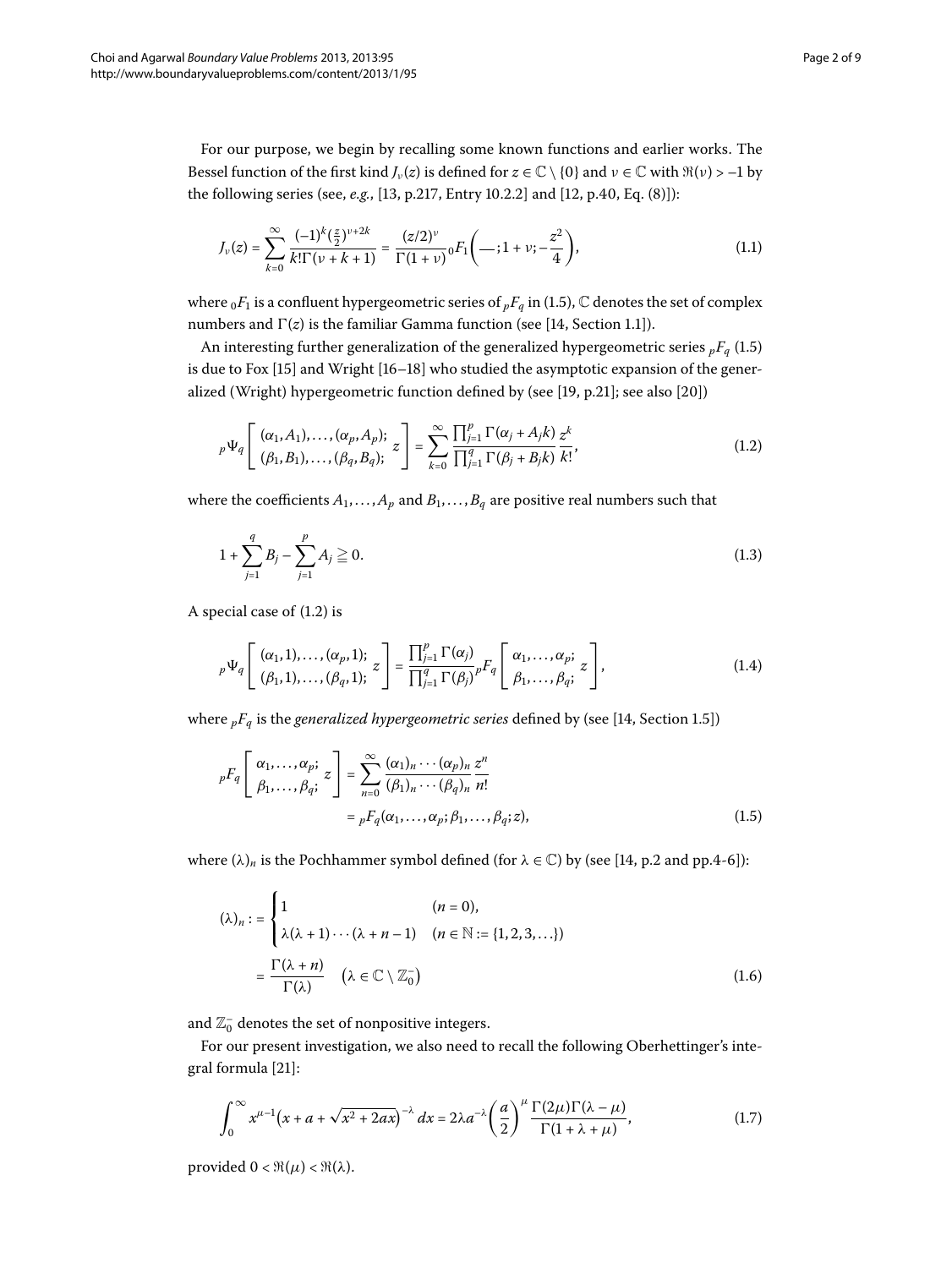## <span id="page-2-1"></span>**2 Main results**

We establish two generalized integral formulas, which are expressed in terms of the generalized (Wright) hypergeometric functions  $(1.4)$ , by inserting the Bessel function of the first kind  $(1.1)$  $(1.1)$  $(1.1)$  with suitable arguments into the integrand of  $(1.7)$ .

**Theorem 1** The following integral formula holds true: For  $\lambda$ ,  $\mu$ ,  $\nu \in \mathbb{C}$  with  $\Re(\nu) > -1$ , 0 <  $\Re(\mu) < \Re(\lambda + \nu)$  and  $x > 0$ ,

<span id="page-2-3"></span><span id="page-2-0"></span>
$$
\int_0^{\infty} x^{\mu-1} (x + a + \sqrt{x^2 + 2ax})^{-\lambda} J_{\nu} \left( \frac{y}{x + a + \sqrt{x^2 + 2ax}} \right) dx
$$
  
=  $2^{1-\nu-\mu} a^{\mu-\nu-\lambda} y^{\nu} \Gamma(2\mu)$   

$$
\cdot 2^{\frac{1}{2} \left[ \frac{(\lambda - \mu + \nu, 2), (1 + \lambda + \nu, 2);}{(\nu + 1, 1), (1 + \lambda + \mu + \nu, 2), (\lambda + \nu, 2);} -\frac{y^2}{4a^2} \right]}.
$$
 (2.1)

**Theorem 2** The following integral formula holds true: For  $\lambda$ ,  $\mu$ ,  $\nu \in \mathbb{C}$  with  $\Re(\nu) > -1$ ,  $0 < \pi$  $\Re(\mu) < \Re(\lambda + \nu)$  and  $x > 0$ ,

<span id="page-2-4"></span>
$$
\int_0^\infty x^{\mu-1} (x + a + \sqrt{x^2 + 2ax})^{-\lambda} J_\nu \left( \frac{xy}{x + a + \sqrt{x^2 + 2ax}} \right) dx
$$
  
=  $2^{1-2\nu-\mu} a^{\mu-\lambda} y^\nu \Gamma(\lambda - \mu)$   
 $\cdot 2 \Psi_3 \left[ \frac{(2\mu + 2\nu, 4), (1 + \lambda + \nu, 2);}{(\nu + 1, 1), (1 + \lambda + \mu + 2\nu, 4), (\lambda + \nu, 2);} -\frac{y^2}{16} \right].$  (2.2)

*Proof* By applying (1[.](#page-1-0)1) to the integrand of (2.1) and then interchanging the order of integral sign and summation, which is verified by uniform convergence of the involved series under the given conditions, we get

<span id="page-2-2"></span>
$$
\int_0^\infty x^{\mu-1} (x + a + \sqrt{x^2 + 2ax})^{-\lambda} J_\nu \left( \frac{y}{x + a + \sqrt{x^2 + 2ax}} \right) dx
$$
  
= 
$$
\sum_{k=0}^\infty (-1)^k \frac{(y/2)^{\nu+2k}}{k!\Gamma(\nu+k+1)} \int_0^\infty x^{\mu-1} (x + a + \sqrt{x^2 + 2ax})^{-\lambda-\nu-2k} dx.
$$
 (2.3)

In view of the conditions given in Theorem 1, since

$$
\Re(\nu) > -1, \qquad 0 < \Re(\mu) < \Re(\lambda + \nu) \leq \Re(\lambda + \nu + 2k) \quad \big(k \in \mathbb{N}_0 := \mathbb{N} \cup \{0\}\big),
$$

we can apply the integral formula  $(1.7)$  to the integral in  $(2.3)$  and obtain the following expression:

$$
\int_0^\infty x^{\mu-1} \left(x + a + \sqrt{x^2 + 2ax}\right)^{-\lambda} J_\nu\left(\frac{y}{x + a + \sqrt{x^2 + 2ax}}\right) dx
$$
  
=  $2^{1-\nu-\mu} a^{\mu-\nu-\lambda} y^\nu \Gamma(2\mu)$   

$$
\cdot \sum_{k=0}^\infty \frac{(-1)^k \Gamma(1 + \nu + \lambda + 2k) \Gamma(\nu + \lambda - \mu + 2k)}{k! \Gamma(1 + \nu + k) \Gamma(1 + \nu + \lambda + \mu + 2k) \Gamma(\nu + \lambda + 2k)} \left(\frac{y}{2a}\right)^{2k},
$$

which, upon using (1[.](#page-2-3)2), yields (2.1). This completes the proof of Theorem 2.  $\Box$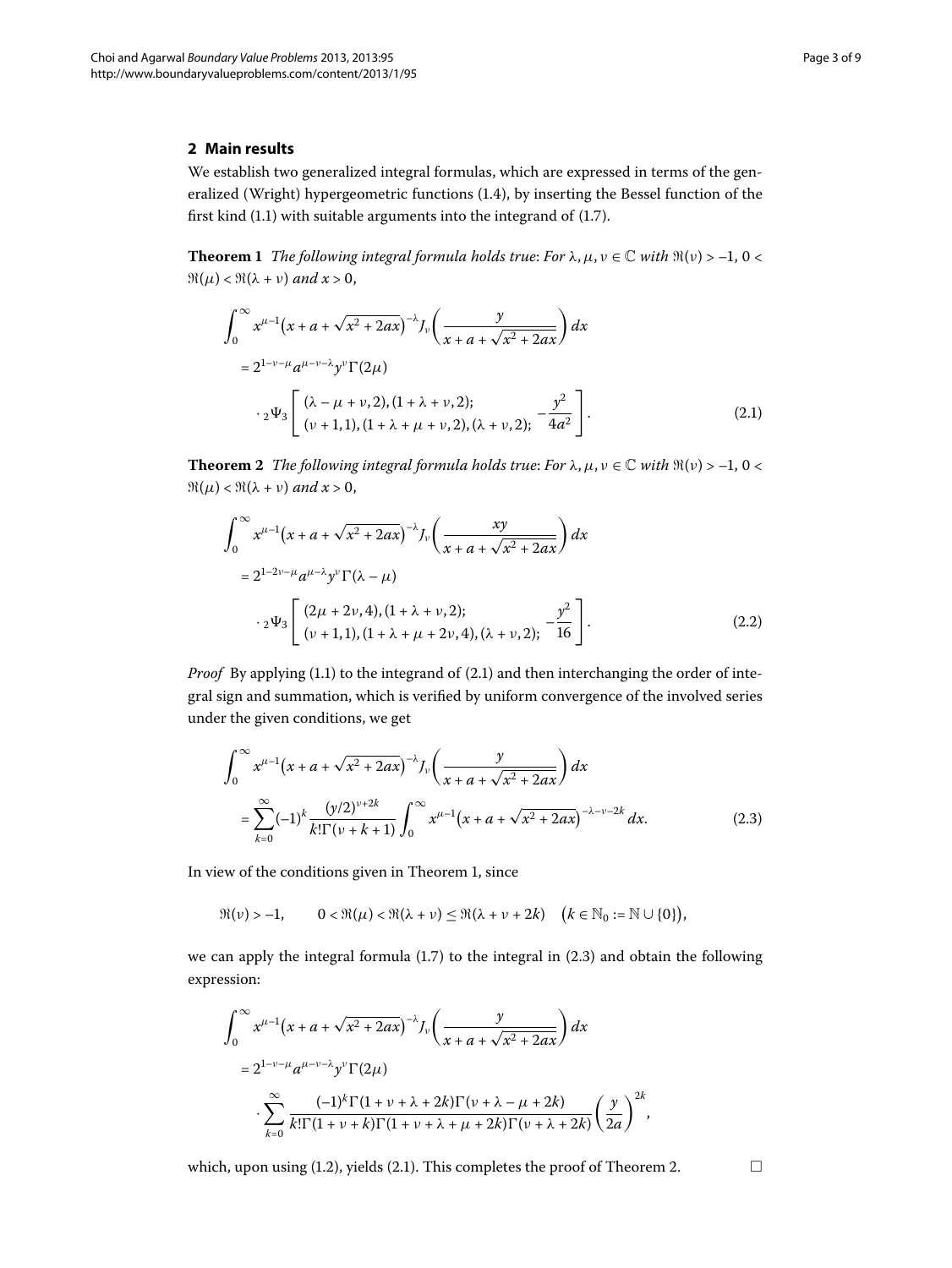It is easy to see that a similar argument as in the proof of Theorem 2 will establish the integral formula (2[.](#page-2-4)2).

**Remark** We begin by stating the principle of confluence involved in  $_pF_q$ :

<span id="page-3-0"></span>
$$
{}_{p-1}F_q(\alpha_1,\ldots,\alpha_{p-1};\beta_1,\ldots,\beta_q;z)
$$
  
= 
$$
\lim_{|\alpha_p|\to\infty} {}_{p}F_q\left(\alpha_1,\ldots,\alpha_p;\beta_1,\ldots,\beta_q;\frac{z}{\alpha_p}\right) \quad (n \in \mathbb{N}).
$$
 (2.4)

In view of this principle of confluence (2[.](#page-3-0)4), for example, replacing  $\gamma$  by  $\gamma/b$  at the second integral of Ali's work [11, Eq. (2.2)] and taking the limit  $|b| \to \infty$  on each side of the resulting identity, we obtain

<span id="page-3-1"></span>
$$
\int_0^\infty x^{\lambda-1} \left(x + a + \sqrt{x^2 + 2ax}\right)^{-\nu} {}_1F_1\left(a; c; \frac{y}{x + a + \sqrt{x^2 + 2ax}}\right) dx
$$
\n
$$
= \frac{2^{1-\lambda} \nu \Gamma(2\lambda) a^{\lambda-\nu} \Gamma(\nu-\lambda)}{\Gamma(\nu+\lambda+1)} {}_3F_3\left[a, \nu-\lambda, \nu+1; \frac{\nu}{a}\right],
$$
\n(2.5)

provided  $0 < \Re(\lambda) < \Re(\nu)$  and  $|\gamma/a| < 1$ . Again, let us try to reduce  ${}_1F_1$  to  ${}_0F_1$  in the integrand of (2[.](#page-3-0)5) by using the principle of confluence (2.4). Replacing *y* by  $y/a$  in the  $_1F_1$  of (2.5) and letting  $|a|\rightarrow\infty$  in the resulting identity, we easily see that both sides reduce to zero. On the other hand, in view of the last expression of  $J_{\nu}(z)$  in (1.1), we also see that  ${}_{0}F_{1}$  cannot directly generate  ${}_2F_1$  in the integrals of Ali's main results [\[](#page-8-10)11, p.152]. Even though, here, the authors make use of the method of Ali's work  $[11]$  $[11]$  (see also  $[10]$ ), we may carefully conclude that those results in both [11[\]](#page-8-10) and this paper do not seem to yield the other ones.

Next, we consider other variations of Theorem 1 and Theorem 2. In fact, we establish some integral formulas for the Bessel function  $J_\nu(z)$  expressed in terms of the generalized hypergeometric function  $pF_q$ . To do this, we recall the well-known Legendre duplication formula for the Gamma function  $\Gamma$ :

<span id="page-3-2"></span>
$$
\sqrt{\pi} \Gamma(2z) = 2^{2z-1} \Gamma(z) \Gamma\left(z + \frac{1}{2}\right) \quad \left(z \neq 0, -\frac{1}{2}, -1, -\frac{3}{2}, \dots\right),\tag{2.6}
$$

<span id="page-3-3"></span>which is equivalently written in terms of the Pochhammer symbol  $(1.6)$  as follows (see, for example,  $[14, p.6]$  $[14, p.6]$ :

$$
(\lambda)_{2n} = 2^{2n} \left(\frac{1}{2}\lambda\right)_n \left(\frac{1}{2}\lambda + \frac{1}{2}\right)_n \quad (n \in \mathbb{N}_0).
$$
 (2.7)

<span id="page-3-4"></span>Now we are ready to state the following two corollaries.

**Corollary 1** Let the condition of Theorem 1 be satisfied and  $\mu, \lambda - \mu + \nu, \lambda + \nu \in \mathbb{C} \setminus \mathbb{Z}_0^-.$ *Then the following integral formula holds true*:

$$
\int_0^\infty x^{\mu-1} \left[ x + a + \sqrt{x^2 + 2ax} \right]^{-\lambda} J_\nu \left( \frac{y}{x + a + \sqrt{x^2 + 2ax}} \right) dx
$$
  
=  $2^{1-\nu-\mu} a^{\mu-\nu-\lambda} y^\nu \frac{\Gamma(2\mu) \Gamma(1 + \lambda + \nu) \Gamma(\lambda - \mu + \nu)}{\Gamma(1 + \nu) \Gamma(\lambda + \nu) \Gamma(1 + \lambda + \nu + \mu)}$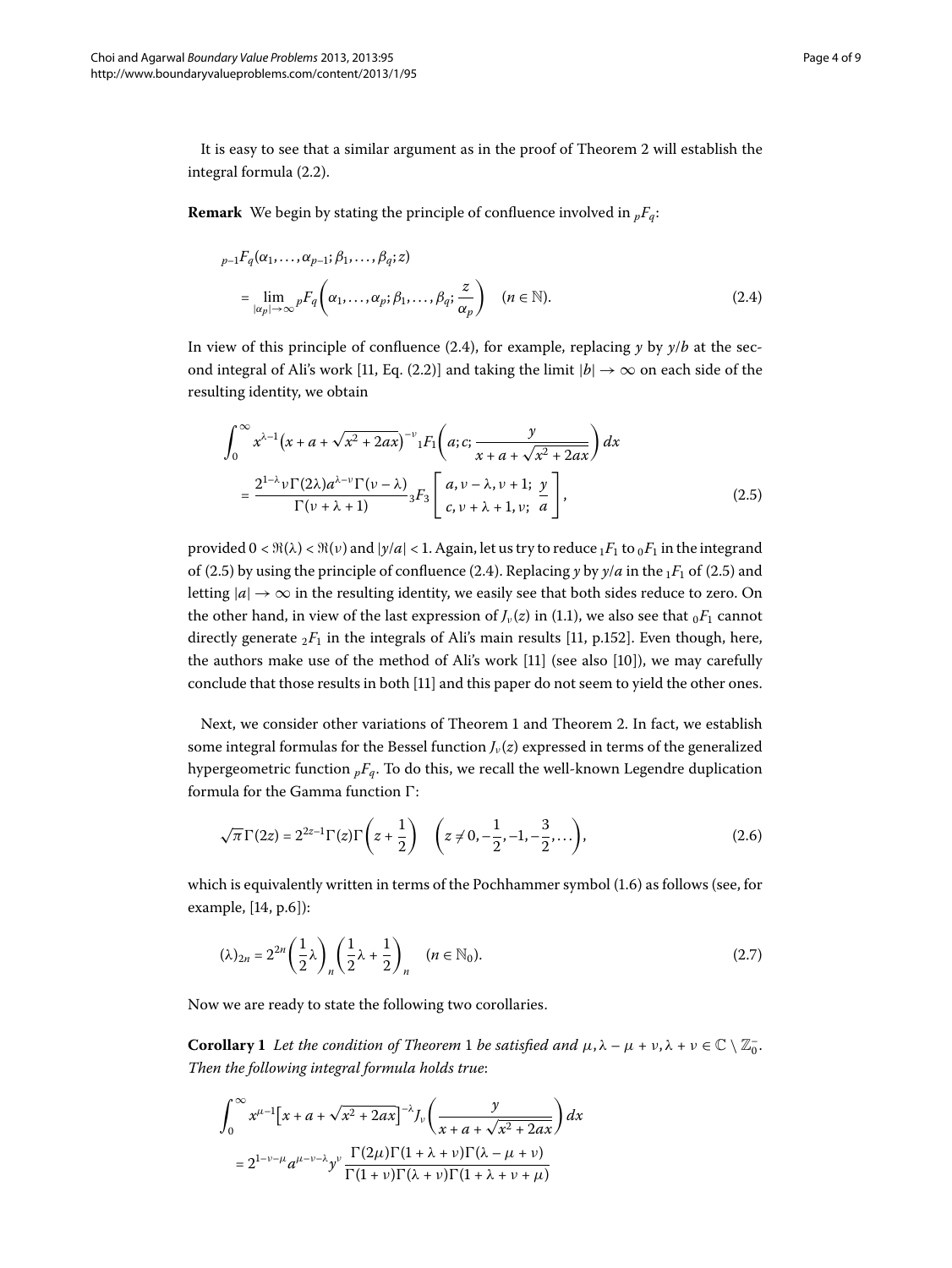$$
s_{3}F_{4}\left[\begin{array}{c} \frac{2+\lambda+\nu}{2}, \frac{\lambda+\nu-\mu}{2}, \frac{1+\lambda+\nu-\mu}{2};\\ 1+\nu, \frac{1+\lambda+\nu+\mu}{2}, \frac{2+\lambda+\nu+\mu}{2}, \frac{\lambda+\nu}{2}; \end{array} -\left(\frac{y}{2a}\right)^{2}\right].
$$
(2.8)

<span id="page-4-0"></span>**Corollary 2** Let the condition of Theorem 2 be satisfied and  $\mu + \nu, \lambda + \nu, \lambda - \nu \in \mathbb{C} \setminus \mathbb{Z}_0^-.$ *Then the following integral formula holds true*:

$$
\int_{0}^{\infty} x^{\mu-1} \left[ x + a + \sqrt{x^2 + 2ax} \right]^{-\lambda} J_{\nu} \left( \frac{xy}{x + a + \sqrt{x^2 + 2ax}} \right) dx
$$
  
\n
$$
= 2^{-2\nu - \lambda} a^{\mu - \lambda} y^{\nu} \frac{\Gamma(\lambda - \mu) \Gamma(1 + \lambda + \nu) \Gamma(\mu + \nu) \Gamma(\frac{1 + 2\nu + 2\mu}{2})}{\Gamma(1 + \nu) \Gamma(\lambda + \nu) \Gamma(\frac{1 + \lambda + \mu + 2\nu}{2}) \Gamma(\frac{2 + \lambda + \mu + 2\nu}{2})}
$$
  
\n
$$
\cdot 5F_6 \left[ \frac{2 + \lambda + \nu}{2}, \frac{\nu + \mu}{2}, \frac{1 + \nu + \mu}{2}, \frac{2 + \lambda + \mu + 2\nu}{4}, \frac{2 + \lambda + \mu + 2\nu}{4}, \frac{2 + \lambda + \mu + 2\nu}{4}, \frac{1 + 2\nu + 2\mu}{4}, \frac{3 + 2\nu + 2\mu}{4}; \frac{y^2}{4} \right].
$$
  
\n(2.9)

*Proof* By writing the right-hand side of Eq.  $(2.1)$  in the original summation and applying  $(2.7)$  to the resulting summation, after a little simplification, we find that, when the last resulting summation is expressed in terms of  $pF_q$  in (1[.](#page-1-2)5), this completes the proof of Corollary 1. A similar argument as in the proof of Corollary 1 will establish the integral formula  $(2.9)$ .

## **3 Special cases**

In this section, we derive certain new integral formulas for the cosine and sine functions involving in the integrands of  $(2.1)$  $(2.1)$  $(2.1)$  and  $(2.2)$ . To do this, we recall the following known formula (see, for example,  $[22, p.79, Eq. (15)]$  $[22, p.79, Eq. (15)]$ ):

<span id="page-4-2"></span><span id="page-4-1"></span>
$$
J_{-1/2}(z) = \sqrt{\frac{2}{\pi z}} \cos z.
$$
 (3.1)

<span id="page-4-3"></span>By applying the expression in  $(3.1)$  $(3.1)$  $(3.1)$  to  $(2.1)$ ,  $(2.2)$ ,  $(2.8)$  and  $(2.9)$ , we obtain four integral formulas in Corollaries 3[,](#page-5-2) 4, 5 and 6, respectively.

**Corollary 3** The following integral formula holds true: For  $\lambda, \mu \in \mathbb{C}$  with  $0 < \Re(\mu) < \Re(\lambda)$ *and*  $x > 0$ ,

$$
\int_0^\infty x^{\mu-1} \left(x + a + \sqrt{x^2 + 2ax}\right)^{-\lambda} \sqrt{\frac{2(x + a + \sqrt{x^2 + 2ax})}{\pi y}}
$$

$$
\cdot \cos\left(\frac{y}{x + a + \sqrt{x^2 + 2ax}}\right) dx
$$

$$
= 2^{\frac{1}{2} - \mu} a^{\mu - \lambda + \frac{1}{2}} y^{-\frac{1}{2}} \Gamma(2\mu)
$$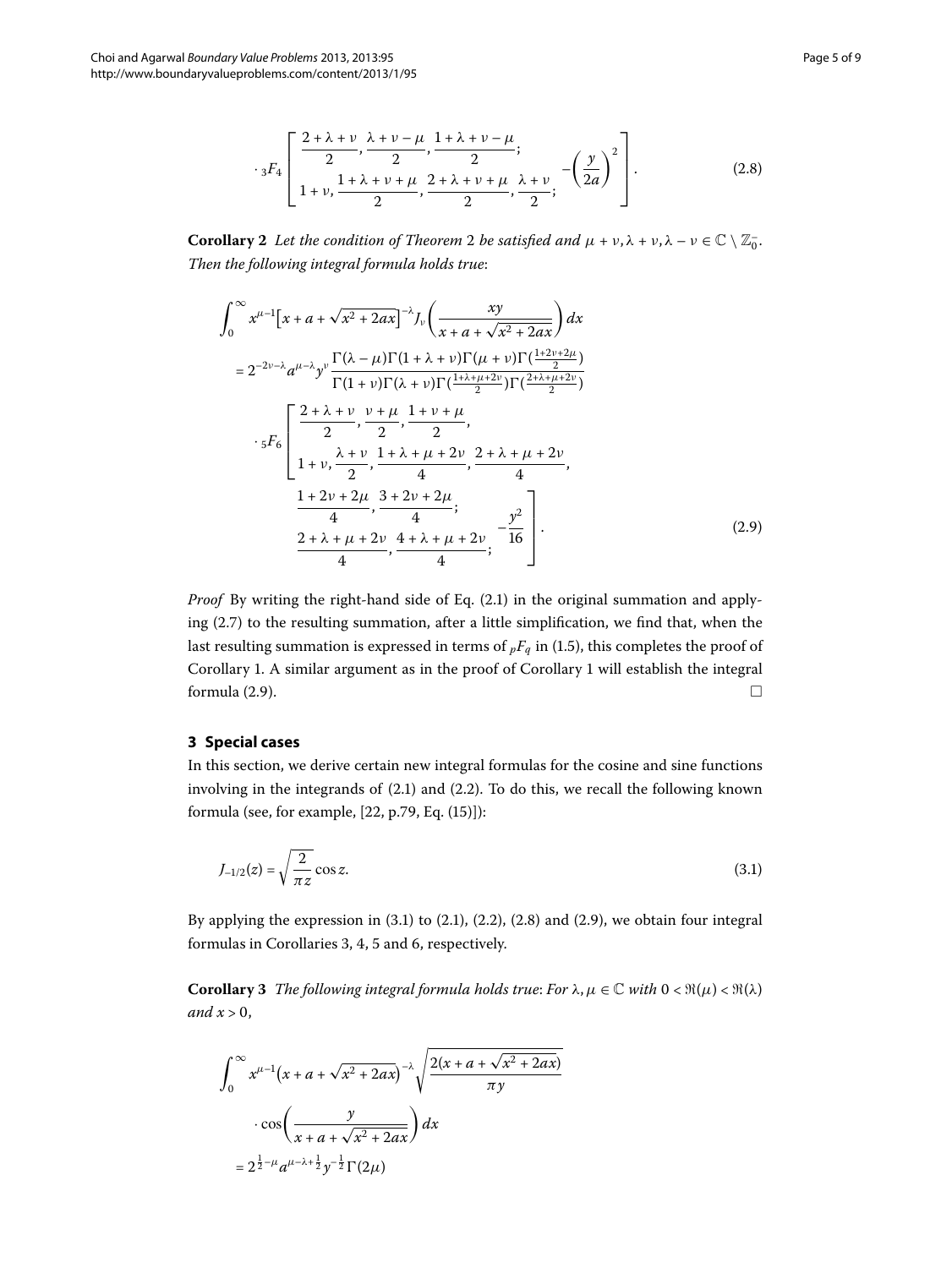<span id="page-5-0"></span>
$$
c_2\Psi_3\left[\begin{pmatrix} \lambda-\mu-\frac{1}{2},2\\ \left(\frac{1}{2},1\right), \left(\lambda+\mu+\frac{1}{2},2\right), \left(\lambda-\frac{1}{2},2\right), \end{pmatrix} - \frac{y^2}{4a^2}\right].
$$
\n(3.2)

**Corollary 4** *The following integral formula holds true: For*  $\lambda$ ,  $\mu \in \mathbb{C}$  *with*  $0 < \Re(\mu) < \Re(\lambda)$ and  $x > 0$ ,

<span id="page-5-3"></span>
$$
\int_0^{\infty} x^{\mu-1} (x + a + \sqrt{x^2 + 2ax})^{-\lambda} \sqrt{\frac{2(x + a + \sqrt{x^2 + 2ax})}{\pi xy}}
$$
  
\n
$$
\cdot \cos \left( \frac{xy}{x + a + \sqrt{x^2 + 2ax}} \right) dx
$$
  
\n
$$
= 2^{2-\mu} a^{\mu-\lambda} y^{-\frac{1}{2}} \Gamma(\lambda - \mu)
$$
  
\n
$$
\cdot 2^{\frac{1}{2}} \left[ \frac{(2\mu - 1, 4), (\lambda + \frac{1}{2}, 2)}{(\frac{1}{2}, 1), (\lambda + \mu, 4), (\lambda - \frac{1}{2}, 2)} \right].
$$
 (3.3)

<span id="page-5-1"></span>If we employ the same method as in getting  $(2.8)$  $(2.8)$  $(2.8)$  and  $(2.9)$  to  $(3.2)$  and  $(3.3)$ , we obtain the following two corollaries.

**Corollary** 5 Let the condition of Corollary 3 be satisfied and  $\lambda - \mu$ ,  $\lambda$ ,  $\mu \in \mathbb{C} \setminus \mathbb{Z}_0^-$ . Then the *following integral formula holds true*:

<span id="page-5-2"></span>
$$
\int_0^{\infty} x^{\mu-1} (x + a + \sqrt{x^2 + 2ax})^{-\lambda} \sqrt{\frac{2(x + a + \sqrt{x^2 + 2ax})}{\pi y}}
$$
  
\n
$$
\cdot \cos \left( \frac{y}{x + a + \sqrt{x^2 + 2ax}} \right) dx
$$
  
\n
$$
= 2^{\frac{3}{2} - \mu} a^{\mu - \lambda + \frac{1}{2}} y^{-\frac{1}{2}} \frac{\Gamma(2\mu) \Gamma(\frac{1 + 2\lambda}{2}) \Gamma(\frac{2\lambda - 2\mu - 1}{2})}{\sqrt{\pi} \Gamma(\frac{2\lambda - 1}{2}) \Gamma(\frac{1 + 2\lambda + 2\mu}{2})}
$$
  
\n
$$
\cdot \frac{1}{3} F_4 \left[ \frac{3 + 2\lambda}{4}, \frac{2\lambda - 2\mu - 1}{4}, \frac{1 + 2\lambda - 2\mu}{4}; \frac{2\lambda - 1}{4}, -\left(\frac{y}{2a}\right)^2 \right].
$$
  
\n(3.4)

**Corollary 6** Let the condition of Corollary 4 be satisfied and  $\lambda - \mu$ ,  $\lambda$ ,  $\mu \in \mathbb{C} \setminus \mathbb{Z}_0^-$ . Then the *following integral formula holds true*:

$$
\int_0^\infty x^{\mu-1} \left(x + a + \sqrt{x^2 + 2ax}\right)^{-\lambda} \sqrt{\frac{2(x + a + \sqrt{x^2 + 2ax})}{\pi xy}}
$$

$$
\cdot \cos\left(\frac{xy}{x + a + \sqrt{x^2 + 2ax}}\right) dx
$$

$$
= 2^{1-\lambda} a^{\mu-\lambda} y^{-\frac{1}{2}} \frac{\Gamma(\mu)\Gamma(\lambda - \mu)\Gamma(\frac{1+2\lambda}{2})\Gamma(\frac{2\mu-1}{2})}{\sqrt{\pi}\Gamma(\frac{2\lambda-1}{2})\Gamma(\frac{\lambda+\mu}{2})\Gamma(\frac{\lambda+\mu+1}{2})}
$$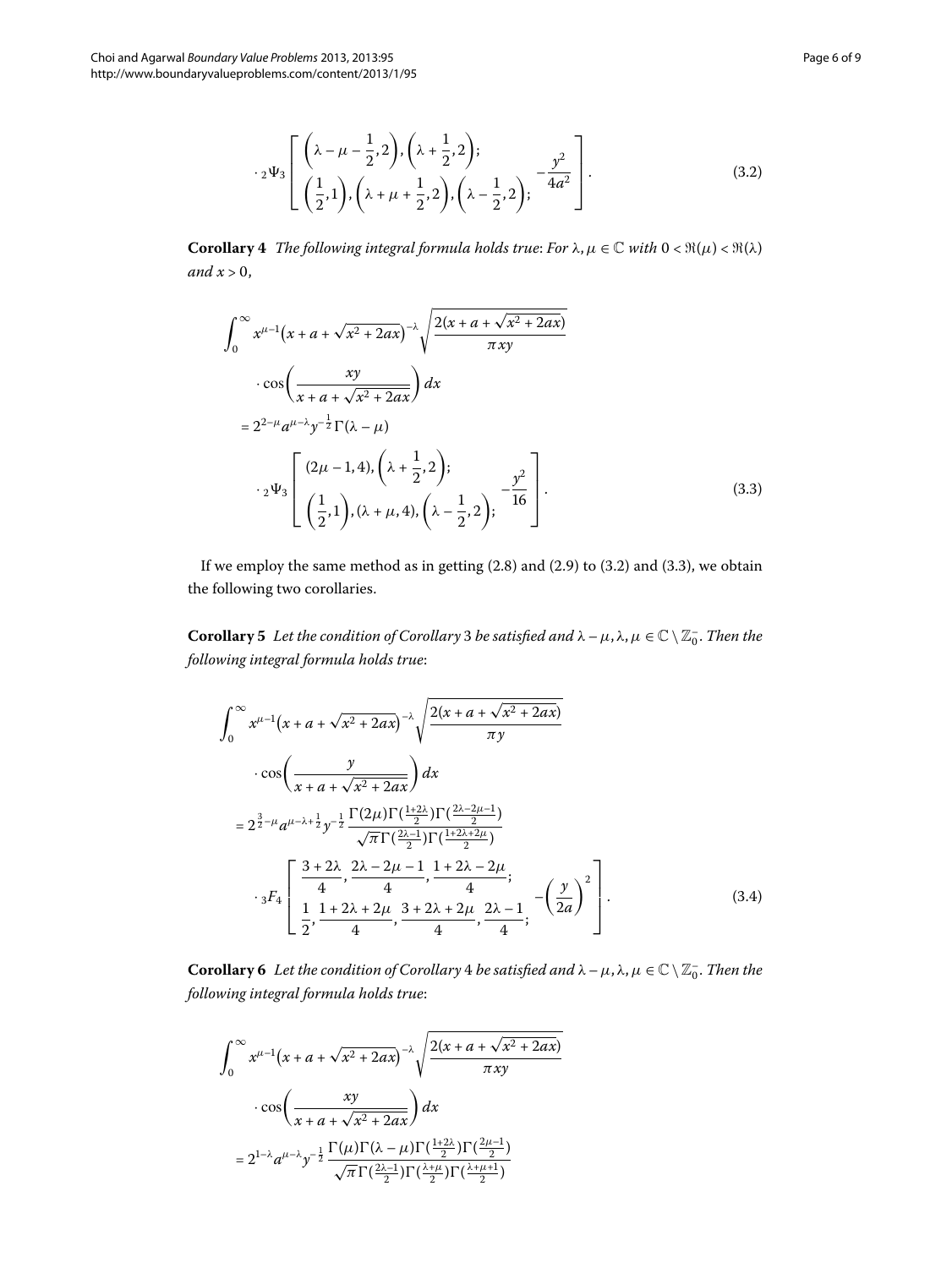$$
s_{5}F_{6}\left[\frac{3+2\lambda}{4}, \frac{2\mu-1}{4}, \frac{1+2\mu}{4}, \frac{\mu}{2}, \frac{\mu+1}{2};\frac{1}{2}+\frac{\lambda+\mu}{2}; \frac{1+\lambda+\mu}{2}; \frac{3+\lambda+\mu}{16}; -\frac{y^{2}}{16}\right].
$$
\n(3.5)

<span id="page-6-0"></span>By recalling the following formula (see[,](#page-8-20) for example,  $[22, p.79, Eq. (14)]$ ):

$$
J_{1/2}(z) = \sqrt{\frac{2}{\pi z}} \sin z,
$$
\n(3.6)

and applying this formula to  $(2.1)$  $(2.1)$  $(2.1)$ ,  $(2.2)$ ,  $(2.8)$  and  $(2.9)$ , we obtain four more integral for-mulas in Corollaries 7[,](#page-7-2) 8, 9 and 10, respectively.

**Corollary** 7 The following integral formula holds true: For  $\lambda, \mu \in \mathbb{C}$  with  $0 < \Re(\mu) < \Re(\lambda)$ and  $x > 0$ ,

<span id="page-6-3"></span><span id="page-6-1"></span>
$$
\int_0^\infty x^{\mu-1} (x + a + \sqrt{x^2 + 2ax})^{-\lambda} \sqrt{\frac{2(x + a + \sqrt{x^2 + 2ax})}{\pi y}}
$$
  
\n
$$
\cdot \sin\left(\frac{y}{x + a + \sqrt{x^2 + 2ax}}\right) dx
$$
  
\n
$$
= 2^{\frac{1}{2} - \mu} a^{\mu-\lambda-\frac{1}{2}} y^{\frac{1}{2}} \Gamma(2\mu)
$$
  
\n
$$
\cdot 2^{\frac{1}{2}} \left[ \left( \frac{\lambda - \mu + \frac{1}{2}, 2}{\frac{3}{2}}, \left( \lambda + \frac{3}{2}, 2 \right), \left( \lambda + \frac{1}{2}, 2 \right), -\frac{y^2}{4a^2} \right] \right].
$$
  
\n(3.7)

**Corollary 8** *The following integral formula holds true: For*  $\lambda, \mu \in \mathbb{C}$  *with*  $0 < \Re(\mu) < \Re(\lambda)$ *and*  $x > 0$ ,

<span id="page-6-4"></span>
$$
\int_0^\infty x^{\mu-1} (x + a + \sqrt{x^2 + 2ax})^{-\lambda} \sqrt{\frac{2(x + a + \sqrt{x^2 + 2ax})}{\pi xy}}
$$
  
\n
$$
\cdot \sin\left(\frac{xy}{x + a + \sqrt{x^2 + 2ax}}\right) dx
$$
  
\n
$$
= 2^{-\mu} a^{\mu-\lambda} y^{\frac{1}{2}} \Gamma(\lambda - \mu)
$$
  
\n
$$
\cdot 2 \Psi_3 \left[ \frac{(2\mu + 1, 4), (\lambda + \frac{3}{2}, 2)}{(\frac{3}{2}, 1), (\lambda + \mu + 2, 4), (\lambda + \frac{1}{2}, 2)} \right]^{-\frac{y^2}{16}}
$$
  
\n(3.8)

<span id="page-6-2"></span>If we employ the same method as in getting  $(2.8)$  $(2.8)$  $(2.8)$  and  $(2.9)$  to  $(3.7)$  and  $(3.8)$ , we obtain the following two corollaries.

**Corollary 9** Let the condition of Corollary 7 be satisfied and  $\lambda - \mu$ ,  $\lambda$ ,  $\mu \in \mathbb{C} \setminus \mathbb{Z}_0^-$ . Then the *following integral formula holds true*:

$$
\int_0^\infty x^{\mu-1} \left(x + a + \sqrt{x^2 + 2ax}\right)^{-\lambda} \sqrt{\frac{2(x + a + \sqrt{x^2 + 2ax})}{\pi y}}
$$

$$
\cdot \sin\left(\frac{y}{x + a + \sqrt{x^2 + 2ax}}\right) dx
$$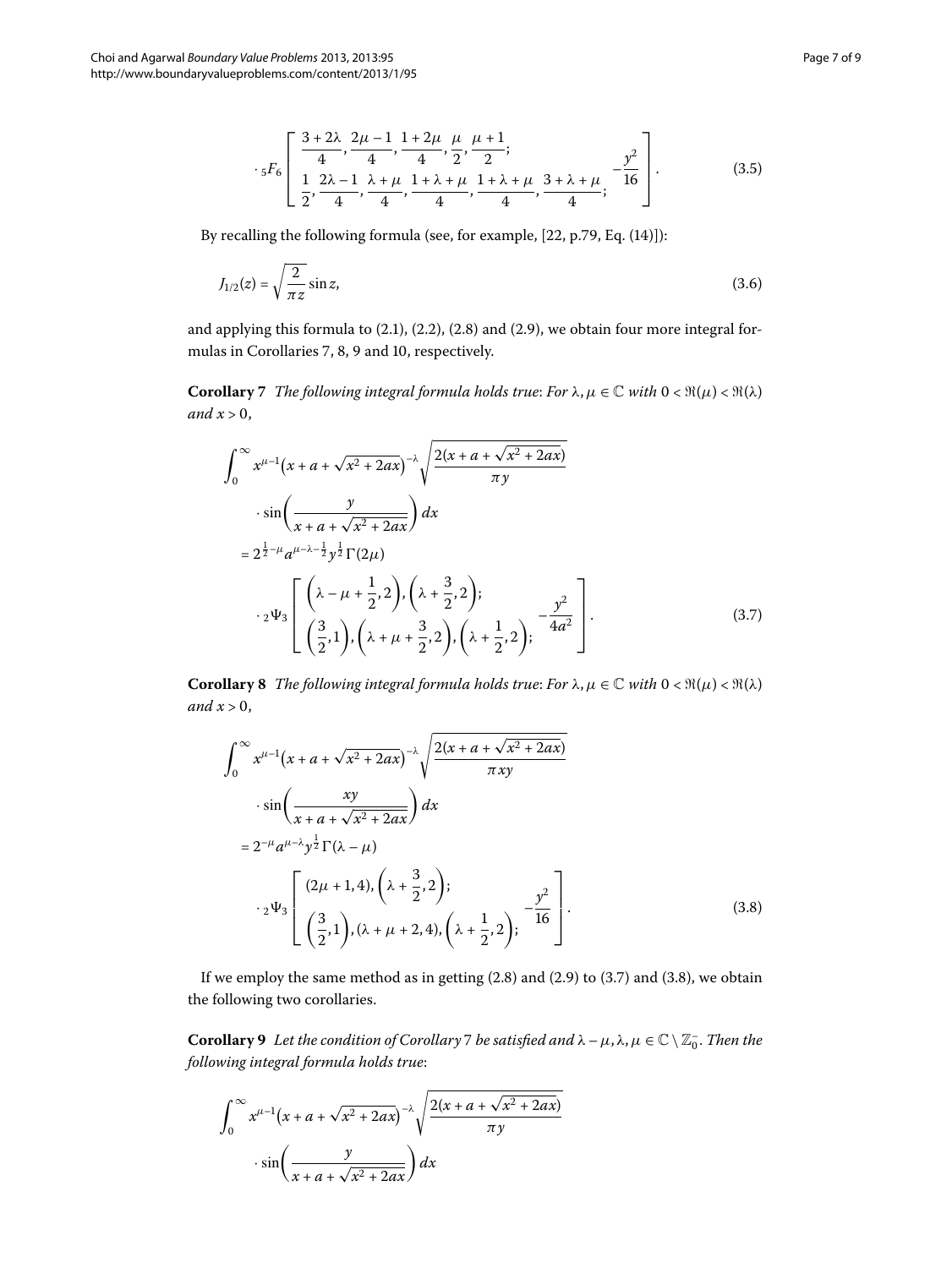<span id="page-7-2"></span>
$$
= 2^{\frac{3}{2}-\mu} a^{\mu-\lambda-\frac{1}{2}} y^{\frac{1}{2}} \frac{\Gamma(2\mu)\Gamma(\frac{3+2\lambda}{2})\Gamma(\frac{1+2\lambda-2\mu}{2})}{\sqrt{\pi}\Gamma(\frac{1+2\lambda}{2})\Gamma(\frac{3+2\lambda+2\mu}{2})}
$$

$$
\cdot {}_3F_4 \left[ \frac{\frac{5+2\lambda}{4}, \frac{2\lambda-2\mu+1}{4}, \frac{3+2\lambda-2\mu}{4}}{\frac{3}{2}, \frac{3+2\lambda+2\mu}{4}, \frac{5+2\lambda+2\mu}{4}, \frac{1+2\lambda}{4}}; -\left(\frac{y}{2a}\right)^2 \right].
$$
(3.9)

**Corollary 10** Let the condition of Corollary 8 be satisfied and  $\lambda - \mu$ ,  $\nu + \mu$ ,  $\lambda$ ,  $\mu \in \mathbb{C} \setminus \mathbb{Z}_0^-.$ *Then the following integral formula holds true*:

$$
\int_{0}^{\infty} x^{\mu-1} (x + a + \sqrt{x^2 + 2ax})^{-\lambda} \sqrt{\frac{2(x + a + \sqrt{x^2 + 2ax})}{\pi xy}}
$$
  
\n
$$
\cdot \sin \left( \frac{xy}{x + a + \sqrt{x^2 + 2ax}} \right) dx
$$
  
\n
$$
= 2^{-\lambda} a^{\mu-\lambda} y^{\frac{1}{2}} \frac{\Gamma(\lambda - \mu) \Gamma(\frac{1+2\mu}{2}) \Gamma(\frac{1+2\mu}{2}) \Gamma(\frac{3+2\lambda}{2})}{\sqrt{\pi} \Gamma(\frac{1+2\lambda}{2}) \Gamma(\frac{2+\lambda+\mu}{2}) \Gamma(\frac{3+\lambda+\mu}{2})}
$$
  
\n
$$
\cdot 5F_6 \left[ \frac{5 + 2\lambda}{4}, \frac{1+2\mu}{4}, \frac{3+2\mu}{4}, \frac{1+\mu}{2}, \frac{2+\mu}{2};
$$
  
\n
$$
\cdot \frac{3}{5}F_6 \left[ \frac{3}{2}, \frac{1+2\lambda}{4}, \frac{2+\lambda+\mu}{4}, \frac{3+\lambda+\mu}{4}, \frac{3+\lambda+\mu}{4}, \frac{5+\lambda+\mu}{4}; -\frac{y^2}{16} \right].
$$
 (3.10)

## **4 Concluding remark**

In this section, we briefly consider another variation of the results derived in the preceding sections. The Fox *H*-function due to Charles Fox [\[](#page-8-14)15] can be regarded as an extreme generalization of the generalized hypergeometric functions  ${}_{p}F_{q}$ , beyond the Meijer *G*-functions. Like the Meijer *G*-functions, the Fox *H*-functions turn out to be related to the Mellin-Barnes integrals and to the Mellin transforms, but in a more general way. Its asymptotic behavior and other properties of this function can be seen from the works of [23[,](#page-8-21) 24[\]](#page-8-23) and [25]. Further, it can be easily seen that the Bessel function of the first kind in (1[.](#page-1-0)1) is a special case of the Fox  $H$ -function as follows (see [25[,](#page-8-23) p.2, Eq. (1.1)]):

$$
J_{\nu}(z) = \left(\frac{z}{2}\right)^{\nu} H_{0,2}^{1,0}\left[\frac{z^2}{4}\bigg|_{(0,1),(-\nu,1)}\right] \quad (\Re(\nu) > 0). \tag{4.1}
$$

Therefore, the results presented in this paper are easily converted in terms of the Fox *H*-function after some suitable parametric replacement. We are also trying to find certain possible applications of those results presented here to some other research areas, for example, Srivastava and Exton [26] applied their integral involving the product of several Bessel functions to give an explicit expression of a generalized random walk.

#### <span id="page-7-1"></span><span id="page-7-0"></span>**Competing interests**

The authors declare that they have no competing interests.

#### **Authors' contributions**

The authors have equal contributions to each part of this paper. All authors have read and approved the final manuscript.

#### **Author details**

<sup>1</sup>Department of Mathematics, Dongguk University, Gyeongju, Korea. <sup>2</sup>Department of Mathematics, Anand International College of Engineering, Jaipur, 303012, India.